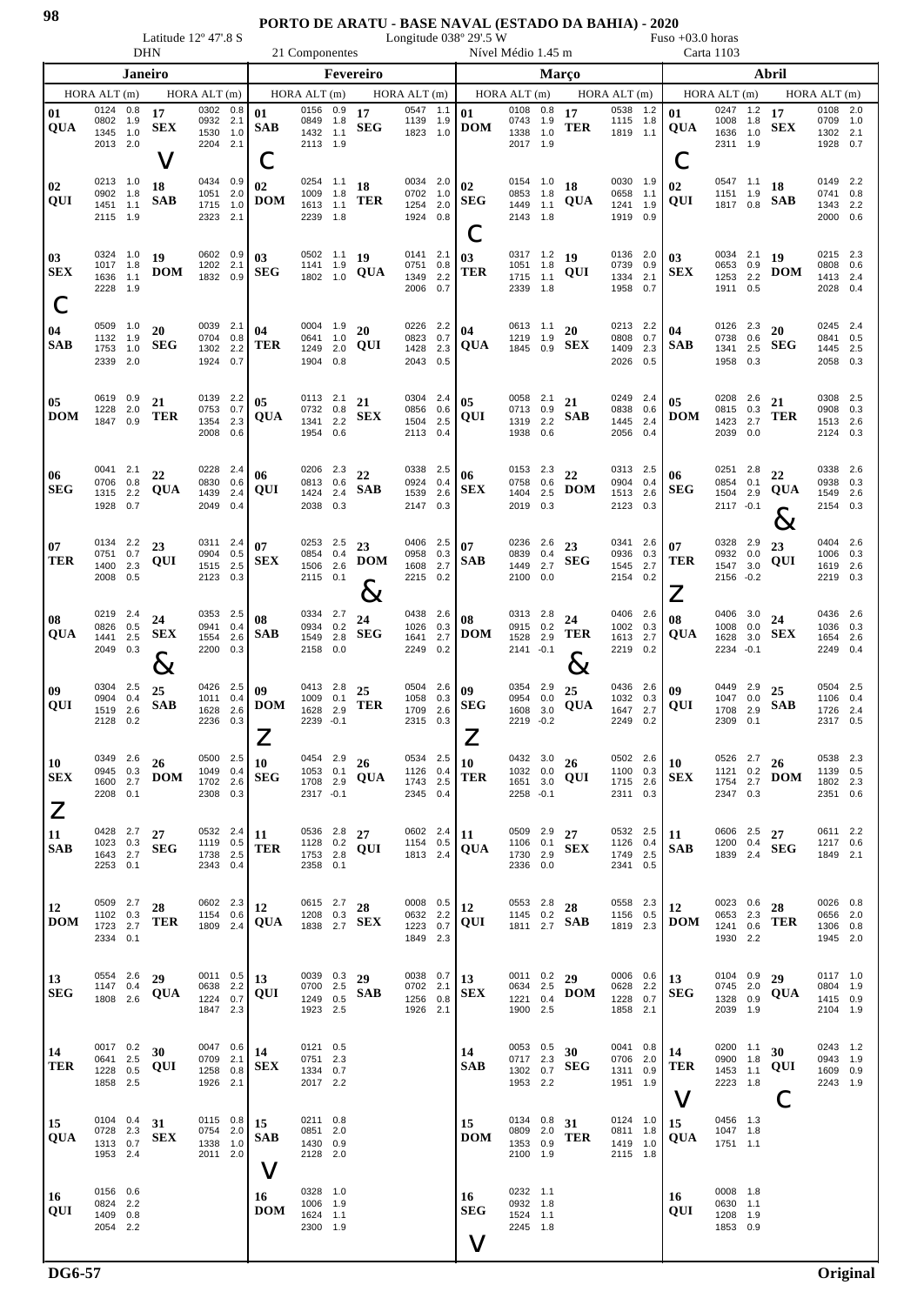Latitude 12° 47'.8 S Longitude 038° 29'.5 W Fuso +03.0 horas DHN 21 Componentes Nível Médio 1.45 m Carta 1103

| PHI.                        |                                              |     |                           |                                              |            |                                      | 21 Componentes                                  |     |                          |                                                 |                                                                                                                                   |                                                              |       |                                    |                                              |                                      |                                              |                  |                                              |  |
|-----------------------------|----------------------------------------------|-----|---------------------------|----------------------------------------------|------------|--------------------------------------|-------------------------------------------------|-----|--------------------------|-------------------------------------------------|-----------------------------------------------------------------------------------------------------------------------------------|--------------------------------------------------------------|-------|------------------------------------|----------------------------------------------|--------------------------------------|----------------------------------------------|------------------|----------------------------------------------|--|
| Maio                        |                                              |     |                           |                                              |            |                                      |                                                 |     | Junho                    |                                                 |                                                                                                                                   |                                                              | Julho |                                    |                                              |                                      |                                              | Agosto           |                                              |  |
|                             | HORA ALT (m)                                 |     |                           | HORA ALT (m)                                 |            |                                      | HORA ALT (m)                                    |     |                          | $HORA$ $ALT$ $(m)$                              |                                                                                                                                   | HORA ALT (m)                                                 |       |                                    | HORAALT(m)                                   |                                      | HORA ALT (m)                                 |                  | HORA ALT (m)                                 |  |
| 01<br><b>SEX</b>            | 0508 1.1<br>1111 2.0<br>1747 0.8             |     | 17<br><b>DOM</b>          | 0102<br>0702 0.8<br>1258 2.1<br>1923 0.7     | 2.1        | 01<br>SEG                            | 0019 2.3<br>0639 0.7<br>1239 2.4<br>1904 0.4    |     | 17<br><b>QUA</b>         | 0128 2.2<br>0739 0.7<br>1339 2.2<br>1958 0.6    | 01<br><b>QUA</b>                                                                                                                  | $\overline{0047}$ 2.3 17<br>0702 0.6<br>1311 2.4<br>1934 0.5 |       | ${\bf SEX}$                        | 0141 2.2<br>0754 0.6<br>1400 2.3<br>2009 0.6 | 01<br><b>SAB</b>                     | 0211 2.4<br>0828 0.5<br>1453 2.4<br>2049 0.5 | 17<br><b>SEG</b> | 0249 2.5<br>0858 0.2<br>1513 2.6<br>2111 0.3 |  |
| 02<br><b>SAB</b>            | 0000 2.1<br>0619 0.9<br>1215 2.2<br>1847 0.5 |     | 18<br><b>SEG</b>          | 0136 2.2<br>0738 0.7<br>1336 2.3<br>1956 0.6 |            | 02<br><b>TER</b>                     | 0109 2.5<br>0723 0.5<br>1332 2.6<br>1953 0.3    |     | 18<br>QUI                | 0204 2.3<br>0813 0.5<br>1419 2.4<br>2032 0.5    | 02<br>QUI                                                                                                                         | 0138 2.4<br>0753 0.5<br>1406 2.5<br>2015 0.4                 |       | 18<br><b>SAB</b>                   | 0223 2.4<br>0834 0.5<br>1449 2.4<br>2051 0.5 | 02<br><b>DOM</b>                     | 0258 2.5<br>0906 0.3<br>1534 2.5<br>2123 0.4 | 18<br>TER<br>ど   | 0326 2.7<br>0938 0.1<br>1554 2.7<br>2153 0.2 |  |
| 03<br><b>DOM</b>            | 0056 2.3<br>0708 0.6<br>1308 2.5<br>1932 0.3 |     | 19<br><b>TER</b>          | 0206 2.3<br>0808 0.5<br>1409 2.4<br>2024 0.5 |            | 03<br><b>QUA</b>                     | 0156 2.6<br>0806 0.3<br>1419 2.7<br>2034 0.2    |     | <b>19</b><br>${\bf SEX}$ | 0243 2.4<br>0851 0.4<br>1502 2.4<br>2104 0.5    | 03<br><b>SEX</b>                                                                                                                  | 0223 2.5 19<br>0836 0.4<br>1458 2.5<br>2058 0.4              |       | <b>DOM</b>                         | 0302 2.5<br>0911 0.3<br>1530 2.5<br>2128 0.4 | 03<br><b>SEG</b><br>$\boldsymbol{Z}$ | 0338 2.6<br>0945 0.3<br>1609 2.5<br>2158 0.4 | 19<br><b>QUA</b> | 0406 2.8<br>1015 0.0<br>1632 2.8<br>2228 0.2 |  |
| 04<br><b>SEG</b>            | 0141 2.6<br>0753 0.4<br>1358 2.7<br>2013 0.1 |     | 20<br>QUA                 | 0238 2.4<br>0841 0.4<br>1449<br>2058         | 2.5<br>0.4 | 04<br>QUI                            | 0241 2.7<br>0849 0.2<br>1506 2.7<br>2111 0.2    |     | 20<br><b>SAB</b>         | 0319 2.5<br>0924 0.3<br>1545 2.5<br>2141 0.4    | 04<br><b>SAB</b>                                                                                                                  | 0306 2.6<br>0915 0.3<br>1543 2.6<br>2138 0.4                 |       | 20<br>SEG<br>$8\!\!\!\!\!\times$   | 0345 2.6<br>0954 0.2<br>1609 2.6<br>2206 0.3 | 04<br><b>TER</b>                     | 0413 2.6<br>1019 0.2<br>1649 2.5<br>2234 0.4 | 20<br>QUI        | 0447 2.9<br>1056 0.0<br>1709 2.8<br>2306 0.2 |  |
| 05<br>TER                   | 0221<br>0830 0.2<br>1441 2.8<br>2056 0.0     | 2.7 | 21<br>QUI                 | 0306 2.5<br>0909 0.3<br>1521 2.5<br>2126 0.4 |            | 05<br><b>SEX</b><br>$\boldsymbol{Z}$ | 0321 2.7 21<br>0926 0.2<br>1554 2.7<br>2153 0.2 |     | <b>DOM</b><br>$8\,$      | 0358 2.5<br>1004 0.3<br>1624 2.5<br>2217 0.4    | 05<br><b>DOM</b><br>$\mathsf{Z}% _{M_{1},M_{2}}^{\alpha,\beta}(\varepsilon)=\mathsf{Z}_{M_{1},M_{2}}^{\alpha,\beta}(\varepsilon)$ | 0353 2.6<br>0956 0.3<br>1624 2.6<br>2211 0.4                 |       | 21<br><b>TER</b>                   | 0424 2.7<br>1034 0.1<br>1654 2.6<br>2247 0.3 | 05<br><b>QUA</b>                     | 0453 2.6<br>1056 0.3<br>1719 2.5<br>2306 0.4 | 21<br><b>SEX</b> | 0528 2.8<br>1138 0.0<br>1753 2.7<br>2347 0.3 |  |
| 06<br><b>QUA</b>            | 0302 2.8<br>0908 0.1<br>1524 2.9<br>2134 0.0 |     | 22<br><b>SEX</b><br>$8\,$ | 0341 2.6<br>0945<br>1558 2.6<br>2158 0.4     | 0.3        | 06<br><b>SAB</b>                     | 0404 2.7<br>1006 0.2<br>1639 2.6<br>2228 0.3    |     | 22<br><b>SEG</b>         | 0438 2.5<br>1045 0.3<br>1706 2.5<br>2256 0.5    | 06<br><b>SEG</b>                                                                                                                  | 0432 2.6<br>1036 0.3<br>1706 2.5<br>2253 0.5                 |       | 22<br><b>QUA</b>                   | 0504 2.7<br>1113 0.1<br>1736 2.6<br>2324 0.4 | 06<br>QUI                            | 0524 2.5<br>1128 0.3<br>1754 2.4<br>2341 0.5 | 22<br><b>SAB</b> | 0609 2.7<br>1215 0.2<br>1836 2.5             |  |
| 07<br>QUI<br>$\overline{Z}$ | 0345 2.9<br>0947 0.0<br>1606 2.9<br>2209 0.1 |     | 23<br><b>SAB</b>          | 0413 2.5<br>1015 0.3<br>1638 2.5<br>2230 0.4 |            | 07<br><b>DOM</b>                     | 0447 2.6<br>1049 0.3<br>1721 2.5<br>2306 0.5    |     | 23<br><b>TER</b>         | 0517 2.5 07<br>1124 0.3<br>1751 2.4<br>2338 0.5 | <b>TER</b>                                                                                                                        | $0511$ 2.5 23<br>1113 0.3<br>1749 2.4<br>2328 0.6            |       | QUI                                | 0549 2.6<br>1158 0.2<br>1815 2.5             | 07<br><b>SEX</b>                     | 0600 2.5<br>1202 0.5<br>1824 2.3             | 23<br><b>DOM</b> | 0024 0.4<br>0658 2.5<br>1300 0.4<br>1921 2.3 |  |
| 08<br><b>SEX</b>            | 0423 2.8<br>1023 0.1<br>1653 2.8<br>2249 0.2 |     | 24<br><b>DOM</b>          | 0449 2.5<br>1054 0.4<br>1713 2.4<br>2304 0.5 |            | 08<br><b>SEG</b>                     | 0528 2.5<br>1128 0.4<br>1806<br>2349 0.6        | 2.3 | 24<br><b>QUA</b>         | 0602 2.4<br>1209 0.4<br>1838 2.4                | 08<br><b>QUA</b>                                                                                                                  | 0553 2.4<br>1156 0.4<br>1826 2.3                             |       | 24<br><b>SEX</b>                   | 0006 0.5<br>0636 2.6<br>1243 0.3<br>1902 2.4 | 08<br><b>SAB</b>                     | 0013 0.6<br>0636 2.3<br>1236 0.6<br>1900 2.1 | 24<br><b>SEG</b> | 0109 0.6<br>0753 2.3<br>1347 0.7<br>2017 2.1 |  |
| 09<br><b>SAB</b>            | 0504 2.7<br>1102 0.2<br>1738 2.6<br>2323 0.4 |     | 25<br><b>SEG</b>          | 0524 2.4<br>1132 0.4<br>1758 2.3<br>2343 0.6 |            | 09<br><b>TER</b>                     | 0611 2.3 25<br>1211 0.5<br>1856 2.2             |     | QUI                      | 0019 0.6<br>0653 2.4<br>1300 0.5<br>1926 2.3    | 09 <sup>°</sup><br>QUI                                                                                                            | 0006 $0.7$ 25<br>0634 2.3<br>1236<br>1906 2.1                | 0.6   | $\mathbf{S} \mathbf{A} \mathbf{B}$ | 0053 0.6<br>0723 2.4<br>1328 0.5<br>1954 2.3 | 09<br><b>DOM</b>                     | 0051 0.8<br>0711 2.2<br>1306 0.8<br>1939 2.0 | 25<br><b>TER</b> | 0204 0.8<br>0856 2.1<br>1453 0.9<br>2130 2.0 |  |
| 10<br><b>DOM</b>            | 0547 2.5<br>1143 0.4<br>1821 2.4             |     | 26<br><b>TER</b>          | 0606 2.3<br>1213 0.5<br>1845 2.2             |            | 10<br><b>QUA</b>                     | 0028 0.8<br>0700 2.2<br>1300 0.7<br>1949 2.0    |     | 26<br><b>SEX</b>         | 0109 0.8<br>0747 2.3<br>1356 0.6<br>2024 2.2    | 10<br><b>SEX</b>                                                                                                                  | 0051 0.8<br>0713 2.2<br>1313 0.7<br>1951 2.0                 |       | 26<br><b>DOM</b>                   | 0143 0.7<br>0817 2.3<br>1423 0.7<br>2054 2.1 | 10<br><b>SEG</b>                     | 0126 0.9<br>0758 2.0<br>1343 0.9<br>2028 1.9 | 26<br><b>QUA</b> | 0330 1.0<br>1017 2.0<br>1656 1.1<br>2258 1.9 |  |
| 11<br><b>SEG</b>            | 0002 0.6<br>0632 2.3<br>1224 0.6<br>1913 2.1 |     | 27<br>QUA                 | 0024 0.8<br>0658 2.2<br>1306 0.7<br>1943 2.1 |            | 11<br>QUI                            | 0117 1.0<br>0754 2.0<br>1356 0.9<br>2049 1.9    |     | 27<br><b>SAB</b>         | 0211 0.9<br>0851 2.2<br>1502 0.7<br>2130 2.1    | 11<br><b>SAB</b>                                                                                                                  | 0134 0.9<br>0800 2.1<br>1400 0.9<br>2041 1.9                 |       | 27<br><b>SEG</b>                   | 0245 0.9<br>0923 2.2<br>1538 0.8<br>2202 2.1 | 11<br>TER<br>V                       | 0213 1.1<br>0853 1.9<br>1430 1.1<br>2141 1.8 | 27<br>QUI        | 0543 1.0<br>1154 2.0<br>1834 1.0             |  |
| 12<br>TER                   | 0047 0.9<br>0723 2.1<br>1315 0.8<br>2017 1.9 |     | 28<br>QUI                 | 0117 0.9<br>0800<br>1411 0.8<br>2051 2.0     | 2.1        | 12<br><b>SEX</b>                     | 0223 1.1<br>0856 1.9<br>1506 1.0<br>2158 1.8    |     | 28<br><b>DOM</b><br>С    | 0332 0.9<br>0958 2.2<br>1623 0.7<br>2241 2.1    | 12<br><b>DOM</b><br>$\vee$                                                                                                        | 0230 1.1<br>0854 2.0<br>1456 1.0<br>2143 1.8                 |       | 28<br><b>TER</b>                   | 0415 0.9<br>1039 2.1<br>1713 0.9<br>2317 2.1 | 12<br>QUA                            | 0338 1.1<br>1008 1.8<br>1617 1.2<br>2309 1.8 | 28<br><b>SEX</b> | 0017 2.0<br>0658 0.8<br>1308 2.1<br>1924 0.9 |  |
| 13<br>QUA                   | 0141 1.1<br>0830 1.9<br>1426 1.0<br>2143 1.8 |     | 29<br><b>SEX</b>          | 0234 1.0<br>0915 2.1<br>1538 0.8<br>2206 2.0 |            | 13<br><b>SAB</b><br>V                | 0400 1.1<br>1002 1.9<br>1639 1.0<br>2308 1.9    |     | 29<br><b>SEG</b>         | 0458 0.9<br>1106 2.2<br>1741 0.7<br>2347 2.2    | 13<br><b>SEG</b>                                                                                                                  | 0349 1.1<br>0956 1.9<br>1621 1.1<br>2254 1.9                 |       | 29<br>QUA                          | 0549 0.9<br>1158 2.1<br>1832 0.8             | 13<br>QUI                            | 0539 1.1<br>1139 1.9<br>1819 1.1             | 29<br><b>SAB</b> | 0117 2.2<br>0747 0.7<br>1402 2.3<br>2004 0.7 |  |
| 14<br>QUI<br>$\vee$         | 0324 1.2<br>0954 1.8<br>1636 1.0<br>2315 1.8 |     | 30<br><b>SAB</b>          | 0421 1.0<br>1034 2.1<br>1706 0.7<br>2319 2.1 |            | 14<br><b>DOM</b>                     | 0523 1.1<br>1106 1.9<br>1753 0.9                |     | 30<br><b>TER</b>         | 0608 0.8<br>1211 2.3<br>1843 0.6                | 14<br><b>TER</b>                                                                                                                  | 0517 1.1<br>1104 1.9<br>1749 1.0                             |       | 30<br>QUI                          | 0026 2.1<br>0656 0.8<br>1306 2.2<br>1926 0.7 | 14<br><b>SEX</b>                     | 0024 1.9<br>0649 0.9<br>1254 2.0<br>1913 0.9 | 30<br><b>DOM</b> | 0204 2.3<br>0823 0.5<br>1445 2.4<br>2038 0.6 |  |
| 15<br><b>SEX</b>            | 0532 1.2<br>1113 1.9<br>1800 0.9             |     | 31<br><b>DOM</b>          | 0543 0.9<br>1141 2.2<br>1811 0.6             |            | 15<br><b>SEG</b>                     | 0004 2.0<br>0615 1.0<br>1204 2.0<br>1841 0.8    |     |                          |                                                 | 15<br>QUA                                                                                                                         | 0000 1.9<br>0621 1.0<br>1211 2.0<br>1849 0.9                 |       | 31<br><b>SEX</b>                   | 0123 2.3<br>0747 0.6<br>1402 2.3<br>2009 0.6 | 15<br><b>SAB</b>                     | 0119 2.1<br>0736 0.7<br>1349 2.2<br>1958 0.7 | 31<br><b>SEG</b> | 0247 2.5<br>0856 0.4<br>1517 2.5<br>2106 0.4 |  |
| 16<br>SAB                   | 0019 1.9<br>0624 1.0<br>1211 2.0<br>1849 0.8 |     |                           |                                              |            | 16<br>TER                            | 0051 2.1<br>0700 0.8<br>1254 2.1<br>1919 0.7    |     |                          |                                                 | 16<br>QUI                                                                                                                         | 0054 2.1<br>0708<br>1309 2.1<br>1934 0.8                     | 0.8   |                                    |                                              | 16<br><b>DOM</b>                     | 0204 2.3<br>0815 0.4<br>1434 2.4<br>2036 0.5 |                  |                                              |  |
|                             |                                              |     |                           |                                              |            |                                      |                                                 |     |                          |                                                 |                                                                                                                                   |                                                              |       |                                    |                                              |                                      |                                              |                  |                                              |  |